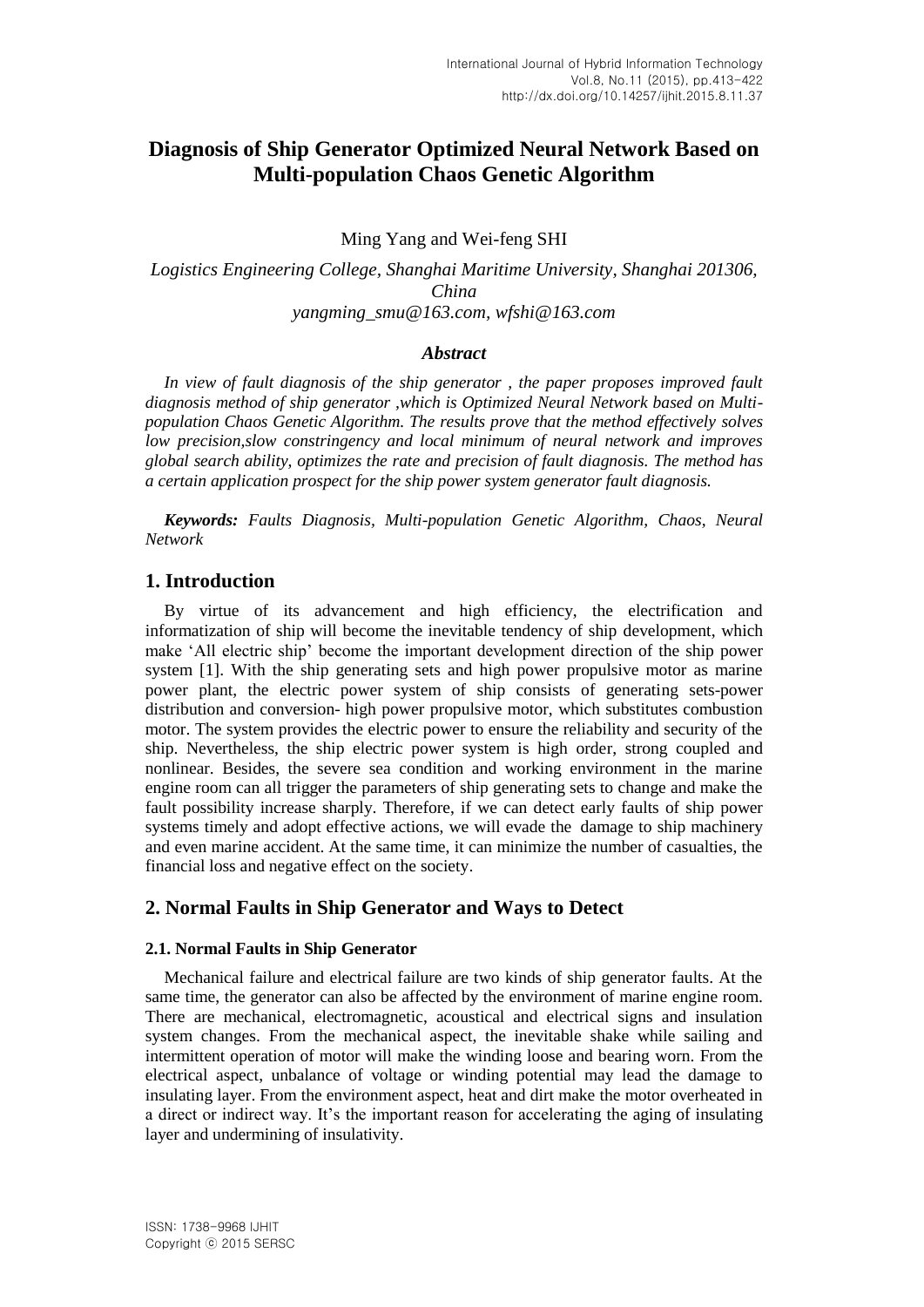Generally, the faults of ship generators include stator core fault, stator winding fault, rotor winding fault, bearing fault, air-gap eccentric fault, and so on.

(1) Stator core fault. If the vibration of the motor itself is kind of strong, after long period operation, the insulation between stator laminations will be damaged. When bearing is damaged, it's easy to generate friction between stator and rotor and damage the stator core.

(2) Stator winding fault. Aging,overheat,damp,vibration and abrasion can result in undermining the insulativity of motor,which may cause turn to turn short circuit or grounding.

(3) Rotor winding fault. Frequent starting or overload operating of a motor exert certain stress on the rotor.With the stress for a long time,rotor bar and end links will have mechanical fatigue,generating fracture and snap of welded joint.

(4) Bearing fault.Bearing is the supporting roller of motor. When inner bearing ring and rotor are running with a high speed,the bearing need to bear a certain load.It may easily lead to faults.

(5) Air-gap eccentric fault. When air-gap existed,air-gap permeance become nonuniform along the circumferential direction. Therefore,rotor harmonic component is emerged as well as the abnormal electromagnetic force wave,which affect stator and rotor.

### **2.2. The First Coordinate Transformation for Substructures**

Methods of faults diagnosis of ship generators mainly result from the diagnosis of electric power system on the land, and with the combination of it, the methods adopt mathematical model, direct measurement, expert diagnosis, fault tree analysis and artificial neural network, *etc*. Fu Zhu [2] analyzed fault mechanism and then put forward a method to diagnose interturn short circuit,which is based on mathematical model; Jia Chen [3] adopted fault tree analysis to make a comprehensive assessment about all factors of ship power system fault; Chuanwen Lv [4] combined ant colony optimization with artificial neural network to diagnose and assess ship power system fault; Shaoyuan Li [5] achieve good results by applying data fusion technology in the fault diagnosis system in ship power station.

This paper combining multi-population genetic neural network with back propagation artificial neural network on fault diagnose of ship generators. Meanwhile, it introduces a method based on Genetic Algorithm to improve BD network's rate of convergence and tries to avoid the local minimum value. By multi-population genetic neural network, it can improve GA's search and optimization and restrain its premature problem [6, 7] and we anticipate a more effective application in this area.

# **3. Multi-population Chaos Genetic Neural Network**

The multi-population chaos genetic neural network algorithm is a comprehensive algorithm. Firstly, it combines multi-population genetic algorithm and the chaos optimization algorithm. The global searching ability and convergence speed will be improved by making use of the ergodicity and recurrence of the chaotic genetic algorithm. At the same time, the premature convergence problem of the standard genetic algorithm has been improved by the chaos optimization algorithm. Secondly, it optimizes neural network by multi-population chaos genetic algorithm. The initial weights value and the threshold of neural network are optimized. The learning convergence speed of the neural network is effectively improved. So the multi-population chaos genetic neural network algorithm integrates a variety of intelligent algorithms and overcomes the defect of genetic algorithm and neural network.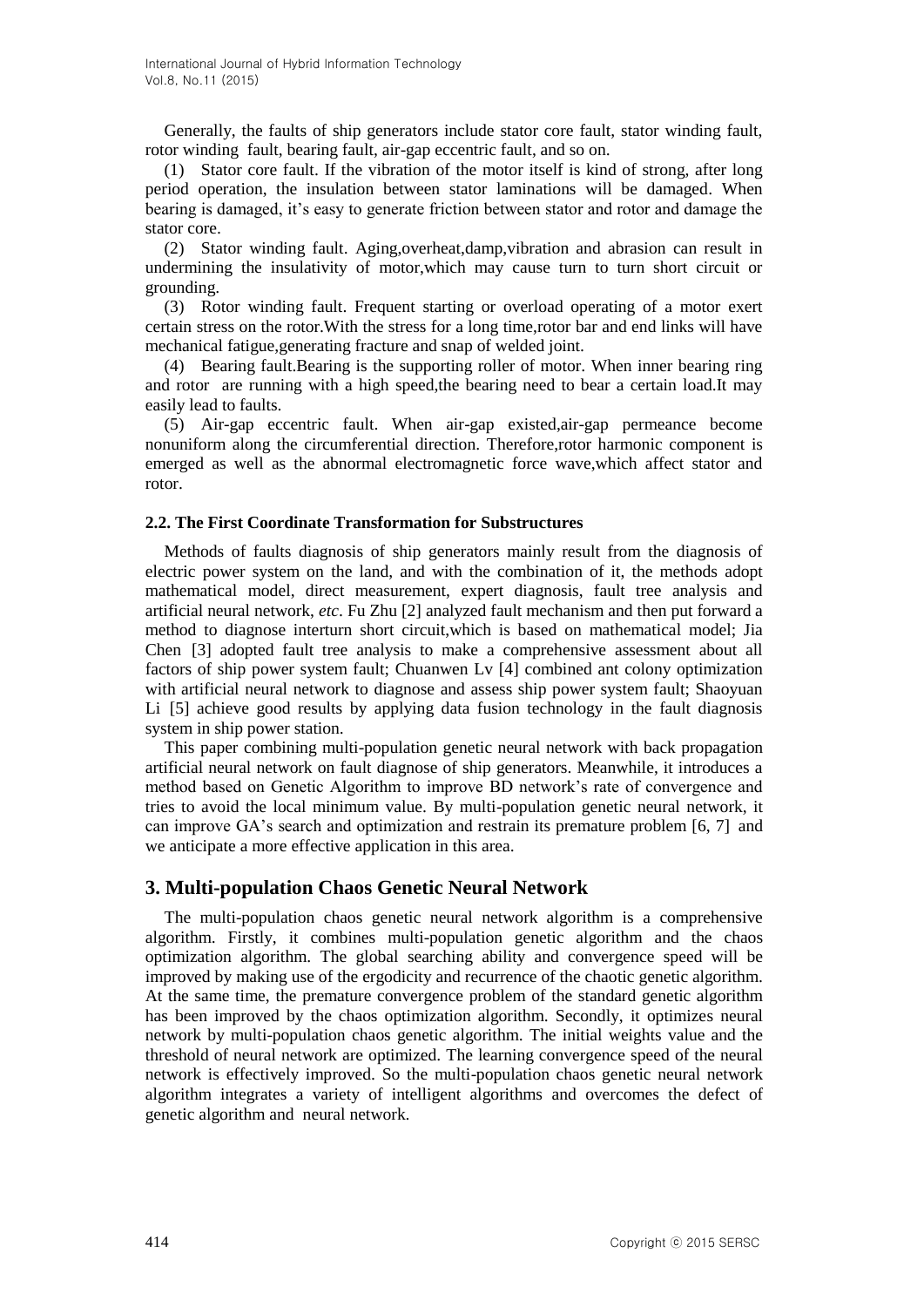# **3.1. Chaos Optimization Algorithm**

Chaos is a universal phenomenon in nature. There is the characteristics of the chaos in randomness, convenience and regularity. The states can not be repeated in a certain range by its own rules [8]. The chaos is the motion state of randomness based on the deterministic equation. The chaotic state variables can be called 'chaotic variables'. The common model of the chaos is the one dimensional 'Logistic' map [9]. The mathematical model is  $\beta^{(u+1)} = \mu \beta^{(u)} (1 - \beta^{(u)})$ i denotes the number of chaos variables,  $i = 1, 2, 3, \ldots, r$ , is the length of individual chromosome; u is the population number,  $\mu = 1, 2, 3, \ldots, m$ , m is the population size;  $\beta$  is the chaos variable;  $\mu$  is the Chaotic attractor,  $\mu = 4$  here.

The randomicity, ergodicity, and sensitivity to initial conditions of chaotic algorithm is the most important superiority for function optimization.

# **3.2. Genetic Algorithm**



**Figure 1. Process of the Chaos Genetic Algorithm**

GA(Genetic algorithm) is a iterative, self-adaptive and probabilistic search method established on Natural Selection and genetic mechanism. It simulate the development law of biological evolution in nature to optimize objective [10, 11]. Because of its favorable robustness, extensive adaptability and fast global convergent, it can realize the optimal probability and the global optimal solution. The main genetic operation including coding, fitness calculation, selection, crossover and variation.

Code generally uses binary coding, in addition to floating-point encoding method, Gray code, symbol coding method, multi-parameter encoding methods. Fitness evaluation is to inspect individual fitness. However, GA's premature problem can not be overlooked, it mainly occurs in the population stops when a super long individual emerges, the irrational valuation of crossover probability and variation probability and too small population scale and so on.

The algorithm which Combines the chaos optimization algorithm and genetic algorithm can avoid falling into local minima. Two measures are adopted such as the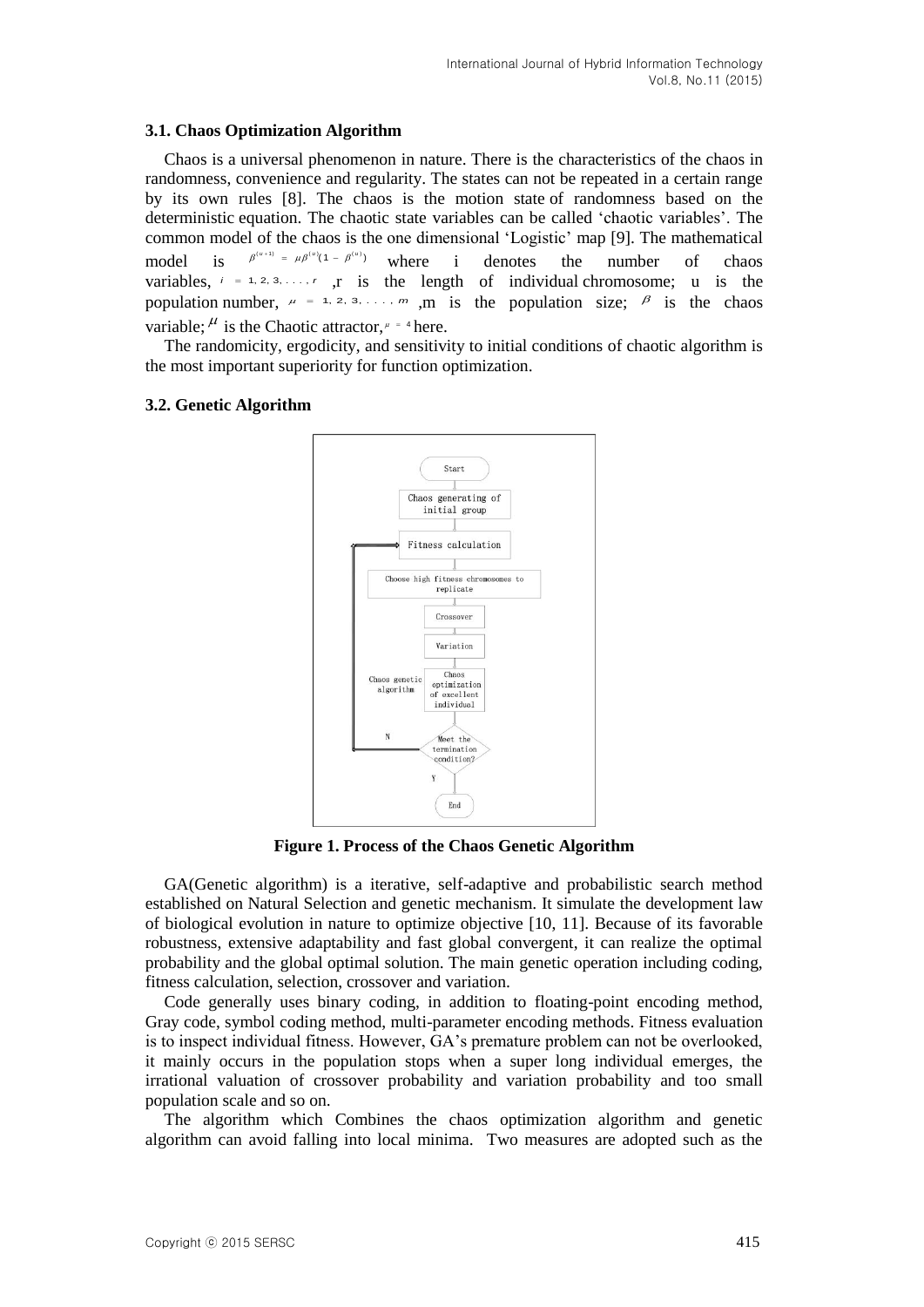chaotic initial population generation and chaos optimization excellent individuals. The chaotic initial population generation will produce better results than random search's.

The chaos optimization excellent individuals will improve the accuracy of Solutions by fine-grained local search.

Process of the Chaos Genetic algorithm is shown in Figure 1.

Against the existing GA's problem, we substitute multi-population genetic algorithm for the chaos genetic algorithm. The advantages of multi-population genetic algorithm including: it cites multi-population as well as processes optimizing search to achieve different searching aim; it uses immigration operator to make multi-population coevolve and gain the optimum solution; the major operations contain immigration operator selection, fitness calculation, function selection, crossover operator and artificial selection operator. Crossover probability and variation probability determine the global search and local search capacity of multi-population algorithm. By using different controls parameters, it makes multi-population coevolve and takes account of both global search and local search of the algorithm.



Process of multi-population genetic algorithm is shown in Figure 2.

**Figure 2. Process of Multi-population Genetic Algorithm**

BP neural network algorithm is a learning algorithm adopts decline of error gradient as convergence condition [12] and possesses favorable parallel processing capability, selflearning ability and associative memory. Benefited from its capacities, the algorithm gain extensive application in fault diagnosis and prediction, but also easy to get into the problem of local minimum which limits its effect [13].

Combining multi population genetic algorithm and BP neural network algorithm, multi population genetic algorithm has good robustness and wide adaptability [14], fast convergence and realizing the characteristics of high probability of global optimal and global optimal solution, and the structure of BP network weights optimization study. In order to optimize the BP neural network to achieve the ideal effect.

### **4. Design of Multi-population Chaos Genetic Neural Network**

The multi-population chaos genetic neural network mainly contains network structure establishment, weight and threshold value optimization by multi-population genetic algorithm, BP neural network training and prediction. The topological structure of BP neural network depends on the number of sample's I/O parameters. Accordingly, the number of parameters need to be optimized are determined as well as encoding length of population individual.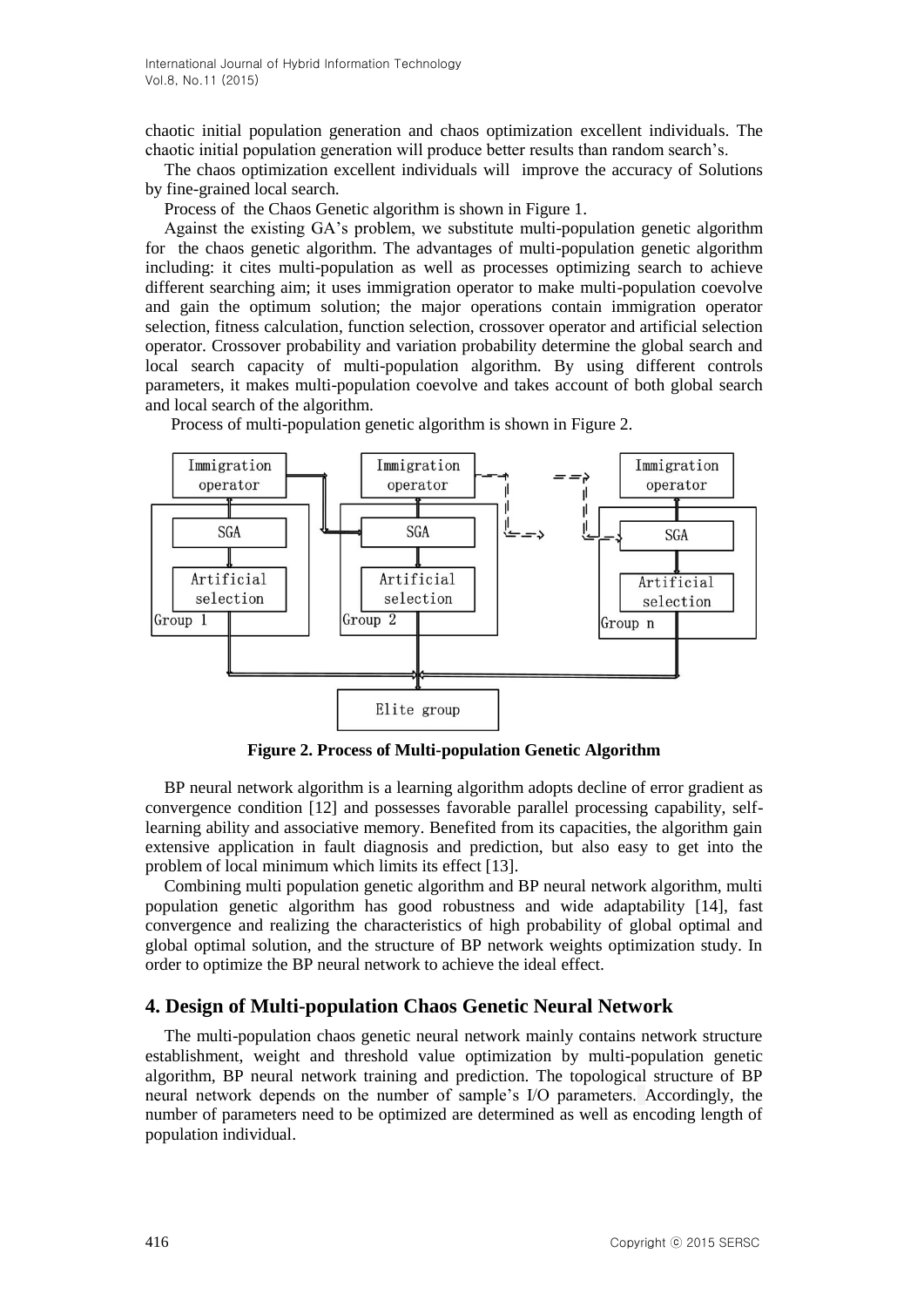### **4.1. Network Creation and Population Initialization Code**

Generally, three-layer network can solve pattern recognition well.

$$
s_1 = 2i_1 + 1
$$

In the equation,  $s_1$  is hidden layer's number in neural network;  $i_1$  is neuron number of input layer.

Let the output parameter be  $o_1$ , then weight value is

$$
q_1 = i_1 \cdot s_1 + s_1 \cdot o_1
$$

and threshold value is

$$
f_{1} = o_{1} + s_{1}
$$

so the number of parameters which need to be optimized by multi-population chaos genetic algorithm is

$$
c_{1} = q_{1} + f_{1}
$$

It randomly generates m initial populations:

$$
W = (w_{1,1}w_{2}, \ldots w_{m})^{T}
$$

m depends on the numbers of weight value and threshold value.

# **4.2. Chaotic Initial Population Generation**

According to the follow formula, give the  $\beta^{\mu\nu}$  3 different initial value and generate m chaotic variables in different trajectories such as

$$
\left\{\beta_1^{(u)},\ \beta_2^{(u)},\ldots,\beta_m^{(u)}\right\}
$$

According to the formula 2,m chaotic variables are mapped to the value range of optimization variables, such as  $(i=1,2...m)$ 

$$
\beta_i^{(u+1)} = \mu \beta_i^{(u)} (1 - \beta_i^{(u)})
$$

Any group of feasible solution will be Calculated by the degree of adaptation. The high fitness individuals group will be Selected as the initial population.

#### **4.3. Fitness Calculation**

Substitute the initialized weight value and threshold value into BP neural network, and use training samples of the network at first, then use test sample to test the network, we can get test error:

$$
e = \sum_{s} \left| o_{s} - o_{s} \right|,
$$

the calculation of fitness function is

$$
f = 1/e ,
$$

 $O_{\rm sc}$  is the network output values inputted in test sample.  $O_{\rm si}$  is the network's actual output values.f is fitness.

### **4.4. Selection**

We use fitness proportion method to select. The possibility of genetic effect on next generation depends on the probability of every individual's fitness function value. The possibility of next generation is selected is

$$
P_{s} = f_{i} / \sum_{i=1}^{p} f_{i}, i = 1, 2, 3, ..., p
$$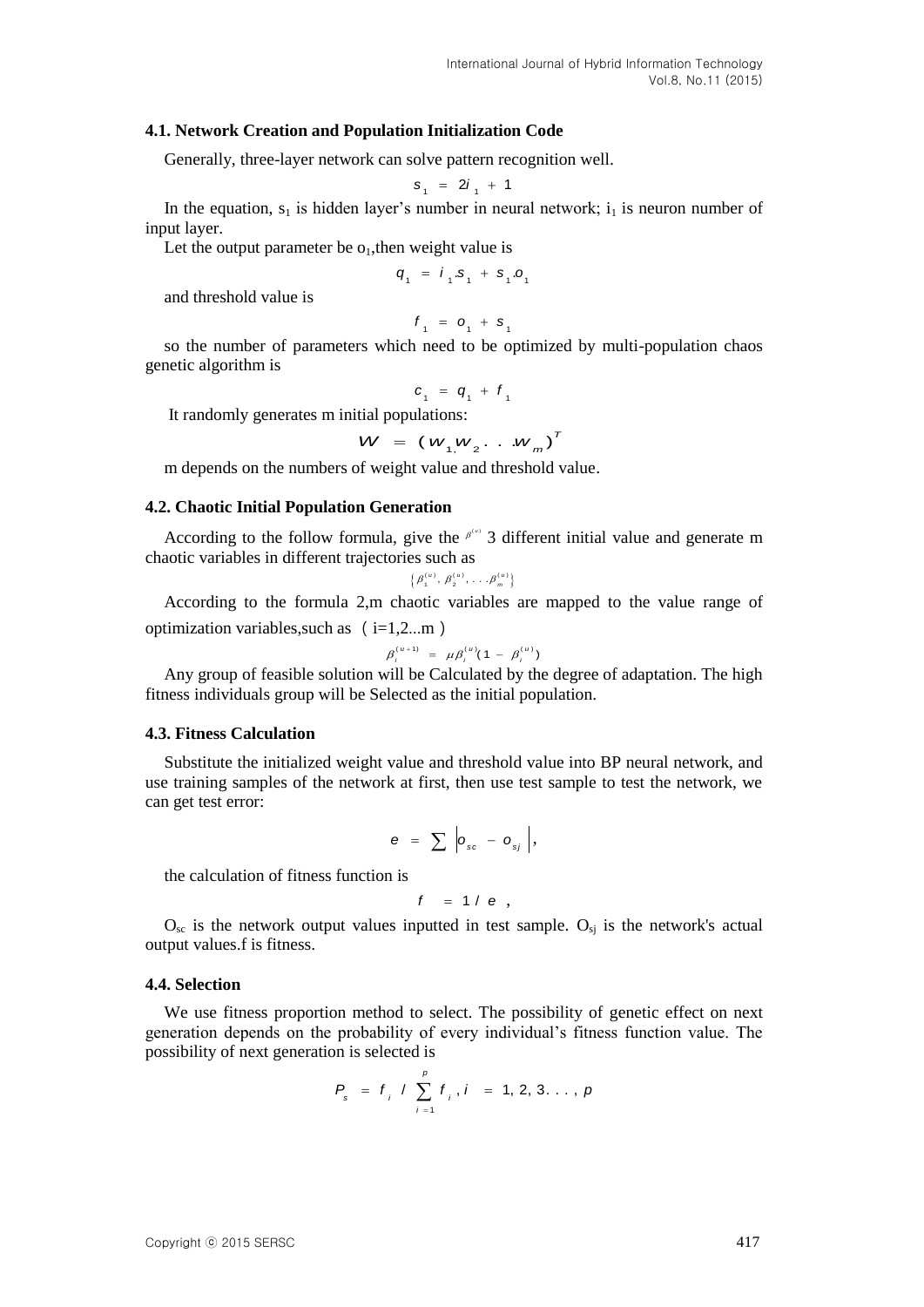International Journal of Hybrid Information Technology Vol.8, No.11 (2015)

### **4.5. Crossover**

Crossover operation is the most important operation in GA. we can obtain a new generation by it. The new individuals can combine elder generation's characters. Crossover embodies the idea of information exchange [15]. We can determine the position of selected individual through arithmetic crossover by crossover probability Pc,such as

$$
\begin{cases}\nX_1' = X_1 + (1 - c)X_2 \\
X_2' = X_2 + (1 - c)X_1\n\end{cases}
$$

In the equation: c is a random number between 0 and1.

# **4.6. Variation**

Variation is a measure randomly changes a string's value in string structure with a tain probability. Operate variation by probability Pm:<br> $\int x_{ij} = x_{ij} + (x_{ij} - x_{max}) * r * (1 - g / G_{max})$ ,  $r \ge 0.5$ 

certain probability. Operate variation by probability Pm:  
\n
$$
\begin{cases}\n x_{ij} = x_{ij} + (x_{ij} - x_{max}) * r * (1 - g / G_{max}), & r \ge 0.5 \\
 x_{ij} = x_{ij} + (x_{min} - x_{ij}) * r * (1 - g / G_{max}) & r < 0.5\n\end{cases}
$$

In the equation:  $X_{\text{max}}$  is maximum of chromosome; $X_{\text{min}}$  is minimum of chromosome; g is the number of current generation;  $G_{max}$  is the number of maximum generation, r is a random number between 0 and 1.

### **4.7. Chaos Optimization of Excellent Individuals**

In order to further optimize the individual quality, guide the evolution of the population rapidly, we can select some individual with high degree fitness after genetic operations,then do some tiny chaos perturbation.Along with the search process, we can adjust the adaptive disturbance amplitude. According to[7], take the following operation.

$$
\delta_k = (1 - \alpha) \delta^* + \alpha \delta_k
$$

In the equation:  $\delta^{\dagger}$  is the vector that the current optimal values are mapped in the area between 0 and 1. we can call  $\delta$  Optimal Chaotic vectores.  $\delta_{\kappa}$  is the chaotic vector after k Iteration.  $\delta_{\kappa}$  is the Superposition of the Chaotic vector.  $\alpha$  is iterative control coefficient.

$$
\alpha = 1 - \left| \frac{k-1}{k} \right|^m
$$

m is a positive integer and will be set according to the requirements.

# **4.8. Multi-population Genetic Algorithm**

In order to solve GA's premature problem. we adopt multi-population genetic algorithm to make whole evolutionary process change along with population scale. This method can effectively improve GA's global convergence ability [6] .

Following is the process:

(1) Let i=0, random initial population is  $P(0)$ , population scale is N;

(2) Decide whether the population is eligible. If eligible, output the optimal individual's objective function; if not, turn to (3).

(3) Process selection, crossover and variation, and generate intermediate population P'(i) with the same scale of P(i).

(4) Decide whether the current population meets the requirements of expanding the population scale. If true, introduce  $P'(i)$  randomly, and expand its scale until it meets setting requirement, then get next generation  $P(k+1)$ , and back to (2); if not, turn to (5).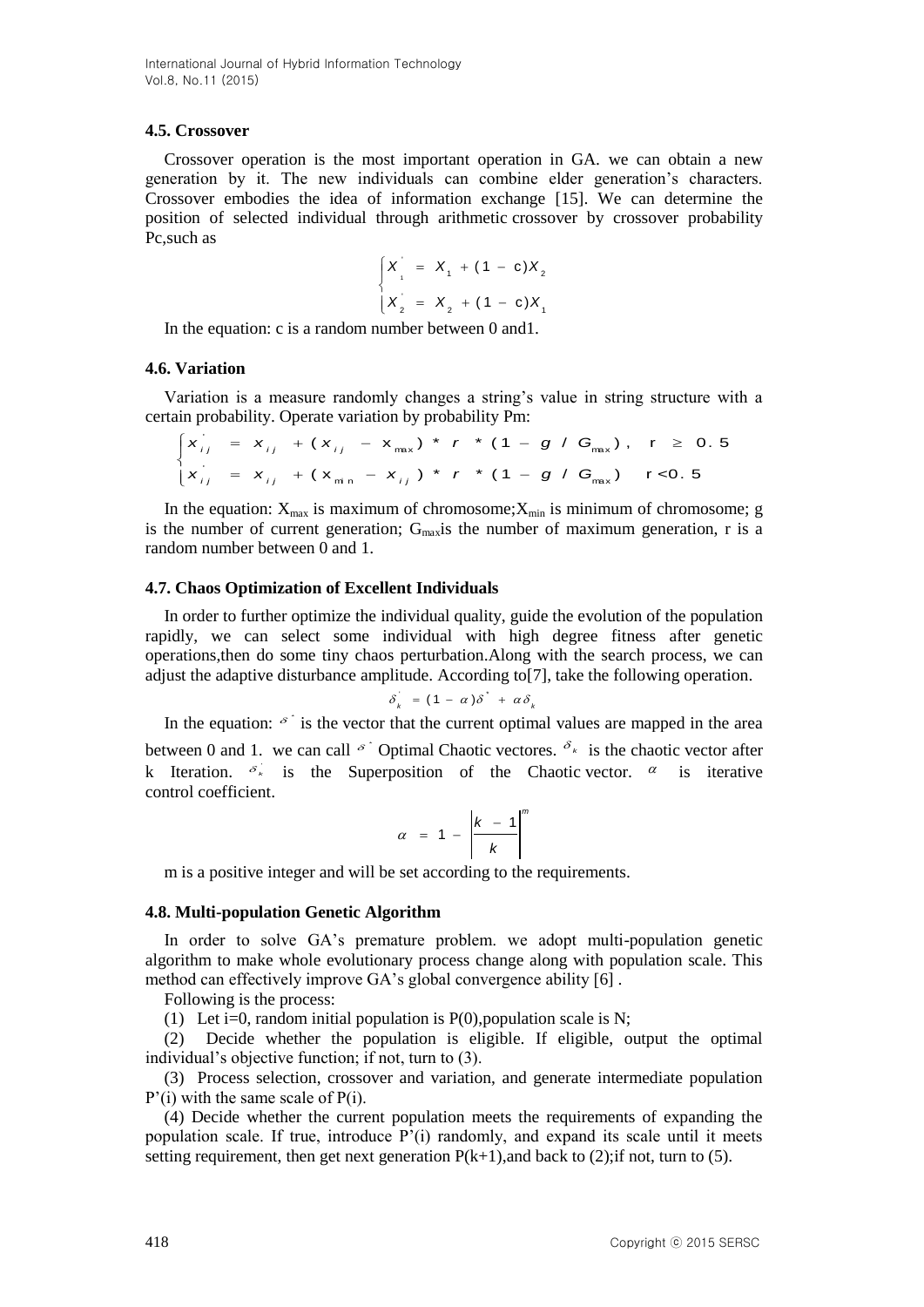(5) Eliminate bad individuals to shrink P'(i)'s population scale and get  $P(k+1)$ , back  $to(2)$ .

#### **4.9. Fusion**

We use multi-population genetic algorithm to optimize BP neural network's initialized weight value and threshold value, and then, process training and learning through BP neural network. It can not only overcome the problem of local minimum, but also take full advantage of neural network's non-linear approach capability, realize advantageous complementarities, avoid their own defects and have better result.



**Figure 3. Is the Process of Multi-population Genetic Chaos Algorithm**

# **5. Examples of Fault Diagnosis of Ship Generators**

Let ship generators fault be the objects of study, we use multi-population genetic algorithm to diagnose them. Input 5 fault features sample level [16]------normal, stator fault, bearing fault, rotor fault, air gap eccentricity's character frequency band in their vibration frequency spectrum. Normalize the related signals as the input of network.

Operating in different working conditions, we gather 90 groups sample data in 5 classic condition and divide each sort of sample into 18 groups. After the normalization, select 85 groups of them as network's training sample,5 groups as test sample.

A sample have 5 input parameters and 5 output parameters  $(Y_i,i=1,2,...,5)$ . In this multi-population neural network, BD neural network.' s structure is 5-11-5.It means there are 5 nodes on input layer,11 nodes on hidden layer, and 5 nodes on output layer. There are totally 110 weight values and 16 threshold values. Therefore, the number of optimal parameters is 126. In the network, hidden layer neuron's transfer function is tansig( ), and output layer neuron's transfer function is logsig( ).

Through the training of data, actual output of network's diagnostic samples is shown in sheet 1. Test sample's simulation error is 0.1786. Use multi-population genetic neural network to train the data ,The training number is 1000,training objective is 0.01, learning rate is 0.01, population number is 10, generation gap is 0.95, and refer diagnostic result in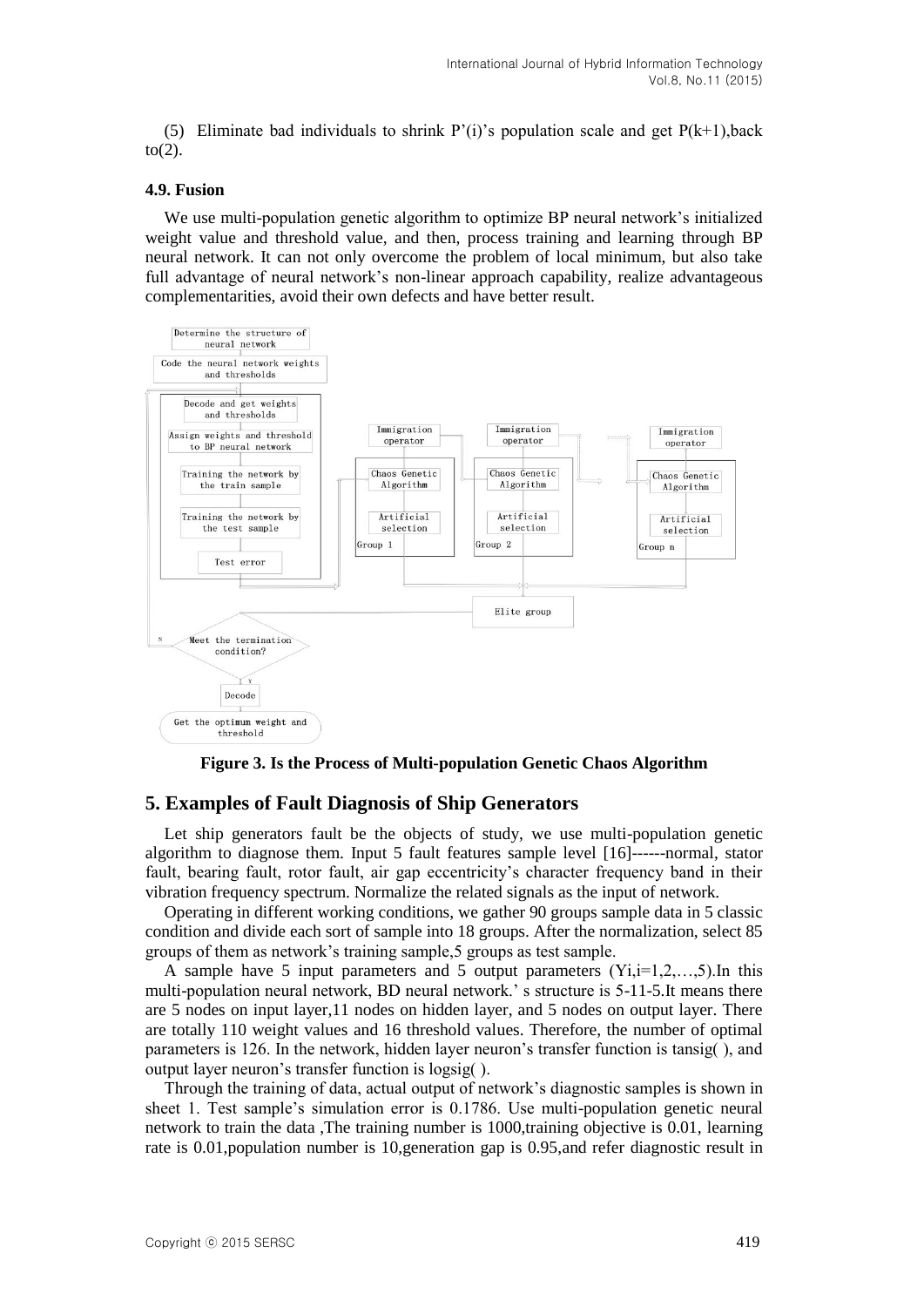sheet 2. The optimum result of simulation error is 0.0845. Use multi-population chaos genetic neural network to train the data, The optimum result of simulation error is 0.0354. Refer diagnostic result in sheet 3.

| Conclusion        | <b>Expected outputs</b> | Y5     | Y4     | Y3     | Y2     | Y1     | Order          |
|-------------------|-------------------------|--------|--------|--------|--------|--------|----------------|
| normal            | 1, 0, 0, 0, 0           | 0.0788 | 0.0362 | 0.0214 | 0.0226 | 0.9517 |                |
| stator fault      | 0, 1, 0, 0, 0           | 0.0576 | 0.0375 | 0.0269 | 0.9656 | 0.068  | 2              |
| rotor fault       | 0, 0, 1, 0, 0           | 0.0627 | 0.0475 | 0.9751 | 0.0242 | 0.0609 | 3              |
| bearing fault     | 0, 0, 0, 1, 0           | 0.0381 | 0.9852 | 0.0267 | 0.0311 | 0.0754 | $\overline{4}$ |
| air-gap eccentric | 0, 0, 0, 0, 1           | 0.9838 | 0.0357 | 0.0678 | 0.0493 | 0.0793 | 5              |

**Sheet 1. Actual Output of Neural Network's Diagnostic Samples**

**Sheet 2. Actual Output of Multi-population Neural Network's Diagnostic Samples**

| Order          | Y1     | Y2     | Y3      | Y4     | Y5     | <b>Expected outputs</b> | Conclusion        |
|----------------|--------|--------|---------|--------|--------|-------------------------|-------------------|
|                | 0.9612 | 0.0224 | 0.0178  | 0.0217 | 0.0411 | 1, 0, 0, 0, 0           | normal            |
| 2              | 0.011  | 0.9872 | 0.0238  | 0.024  | 0.0334 | 0.1.0.0.0               | stator fault      |
| 3              | 0.0307 | 0.0206 | 0.9815  | 0.0255 | 0.0341 | 0, 0, 1, 0, 0           | rotor fault       |
| $\overline{4}$ | 0.0137 | 0.0177 | 0.0195  | 0.9757 | 0.0221 | 0, 0, 0, 1, 0           | bearing fault     |
| 5              | 0.0435 | 0.031  | 0.03575 | 0.0237 | 0.985  | 0, 0, 0, 0, 1           | air-gap eccentric |

**Sheet 3. Actual Output of Chaos Multi-population Neural Network's Diagnostic Samples**

| Order | Y1     | Y2     | Y3     | Y4     | Y5     | <b>Expected outputs</b> | <b>Conclusion</b> |
|-------|--------|--------|--------|--------|--------|-------------------------|-------------------|
|       | 0.9912 | 0.0022 | 0.0141 | 0.0092 | 0.0035 | 1, 0, 0, 0, 0           | normal            |
| 2     | 0.0141 | 0.9962 | 0.0088 | 0.0045 | 0.0092 | 0, 1, 0, 0, 0           | stator fault      |
| 3     | 0.0006 | 0.017  | 0.9735 | 0.0035 | 0.0056 | 0, 0, 1, 0, 0           | rotor fault       |
| 4     | 0.0121 | 0.0024 | 0.0064 | 0.9885 | 0.0022 | 0, 0, 0, 1, 0           | bearing fault     |
| 5     | 0.0078 | 0.0148 | 0.0097 | 0.0158 | 0.9913 | 0, 0, 0, 0, 1           | air-gap eccentric |

From the result and error of the simulation, the diagnosis based on multi-population chaos genetic neural network is more close to the expected result and the output of fault point is more close to 1, while other output value are more close to 0.From the error of simulation, multi-population chaos genetic neural network's training times are less then multi-population genetic algorithm's or neural network algorithm's. At the meantime, The former error of simulation is smaller than the latter generation's. Therefore,it is shown that training accuracy of the multi-population chaos genetic neural network is higher and relative rate of convergence is faster . The simulation error and optimum simulation error of the neural network, Multi-population genetic algorithm and Multi-population chaos genetic algorithm are shown in Figure 4-6. the comparison of error evolution in three kinds algorithm is shown in Figure 7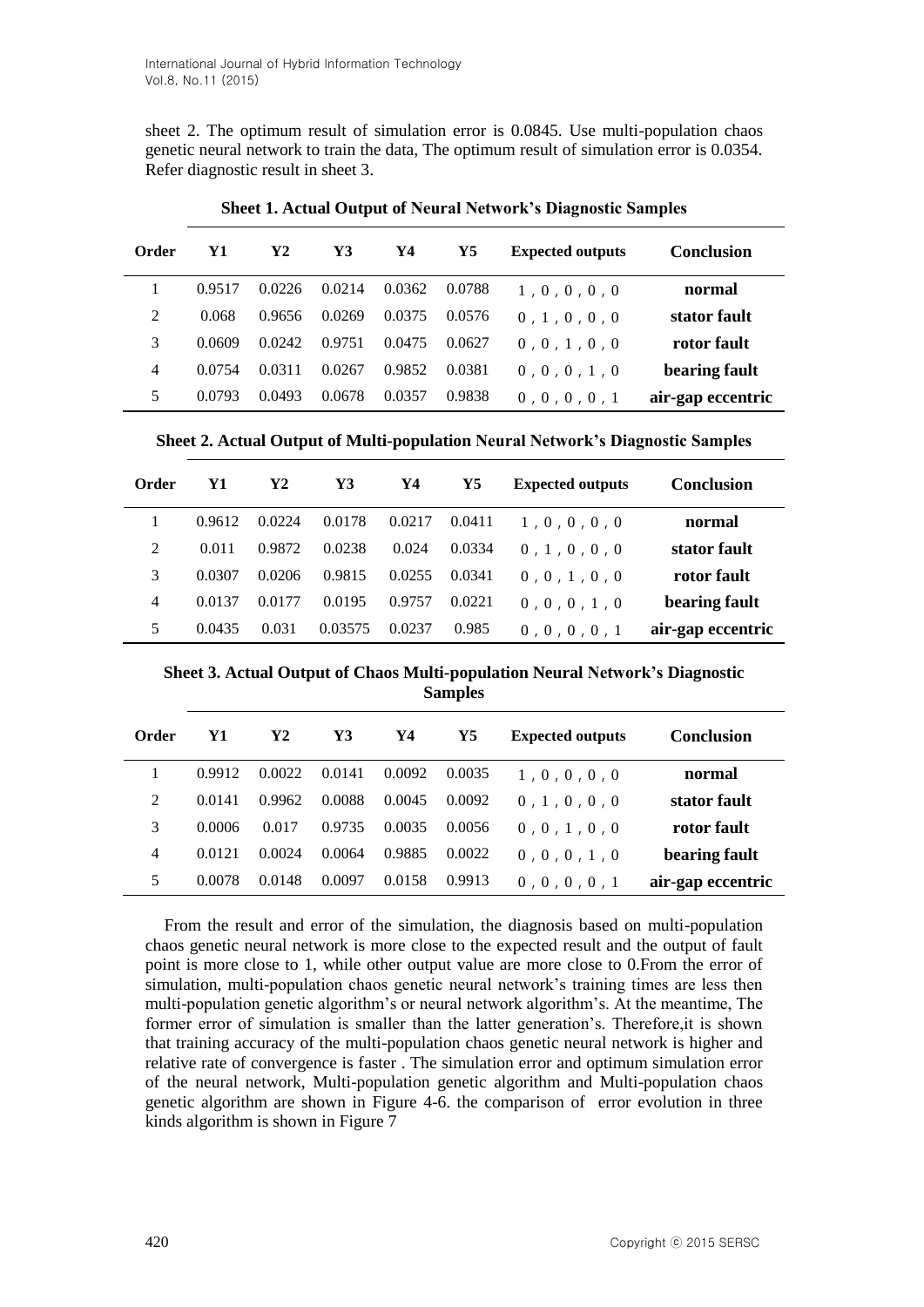International Journal of Hybrid Information Technology Vol.8, No.11 (2015)



**Figure 4. Neural Network's Simulation Error**



**Figure 5. Multi-population Neural Network's Simulation Error**









This paper proposes a new algorithm that optimizes weights and threshold of neural network in the way of multi-population chaos genetic algorithm and applies the new algorithm for the fault diagnosis of ship generators. Through the comparison, we can see this method can improve fault diagnosis accuracy, overcome BP neural network' local convergence problem, and have high reference value to the effect of fault diagnosis of ship generators.